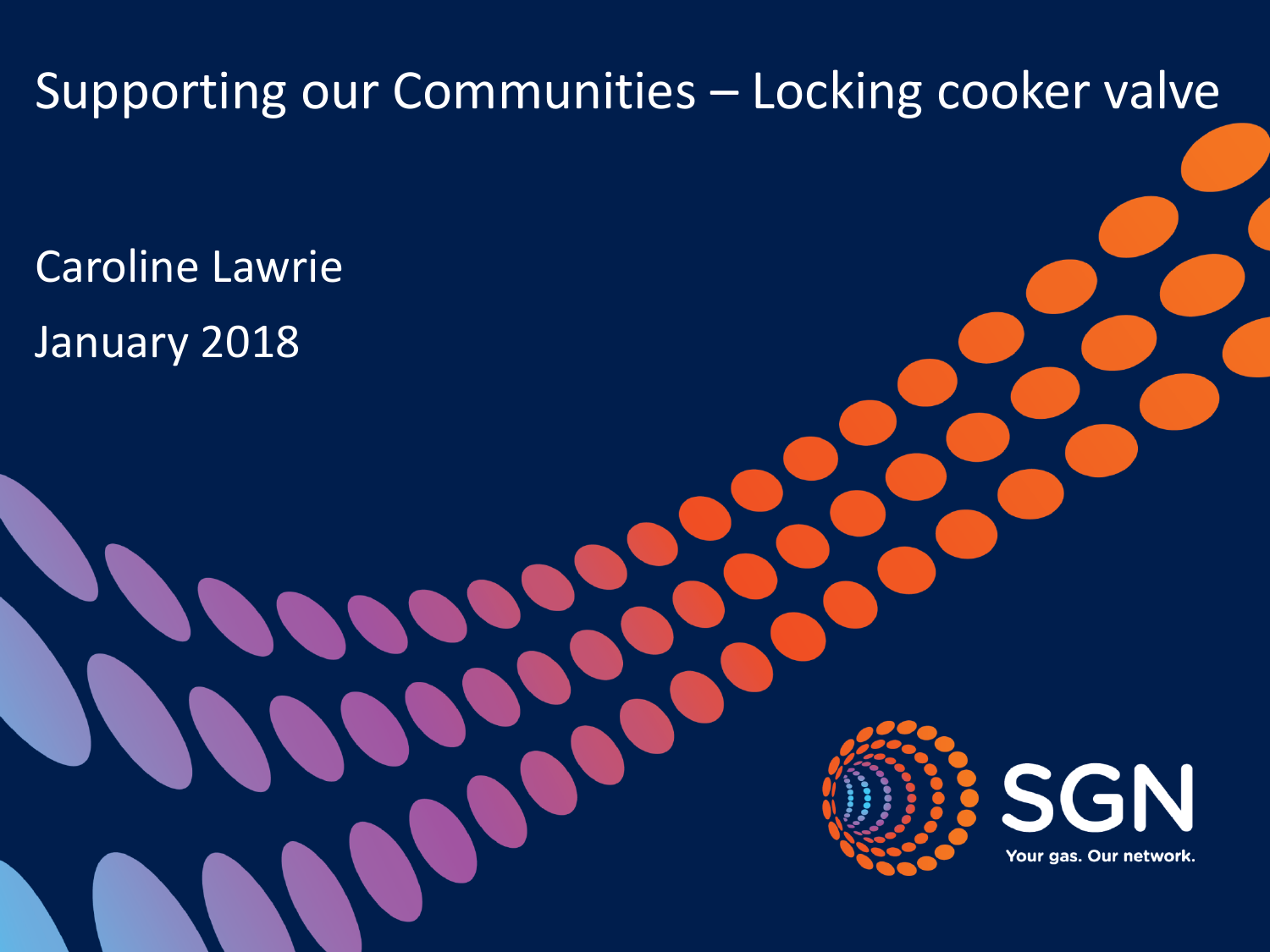### **Introduction to SGN**

We manage the network that distributes natural and green gas to 5.9 million homes and businesses across Scotland and the south of England.

Whoever your supplier is, our pipes deliver gas safely, reliably and efficiently to every one of our customers.



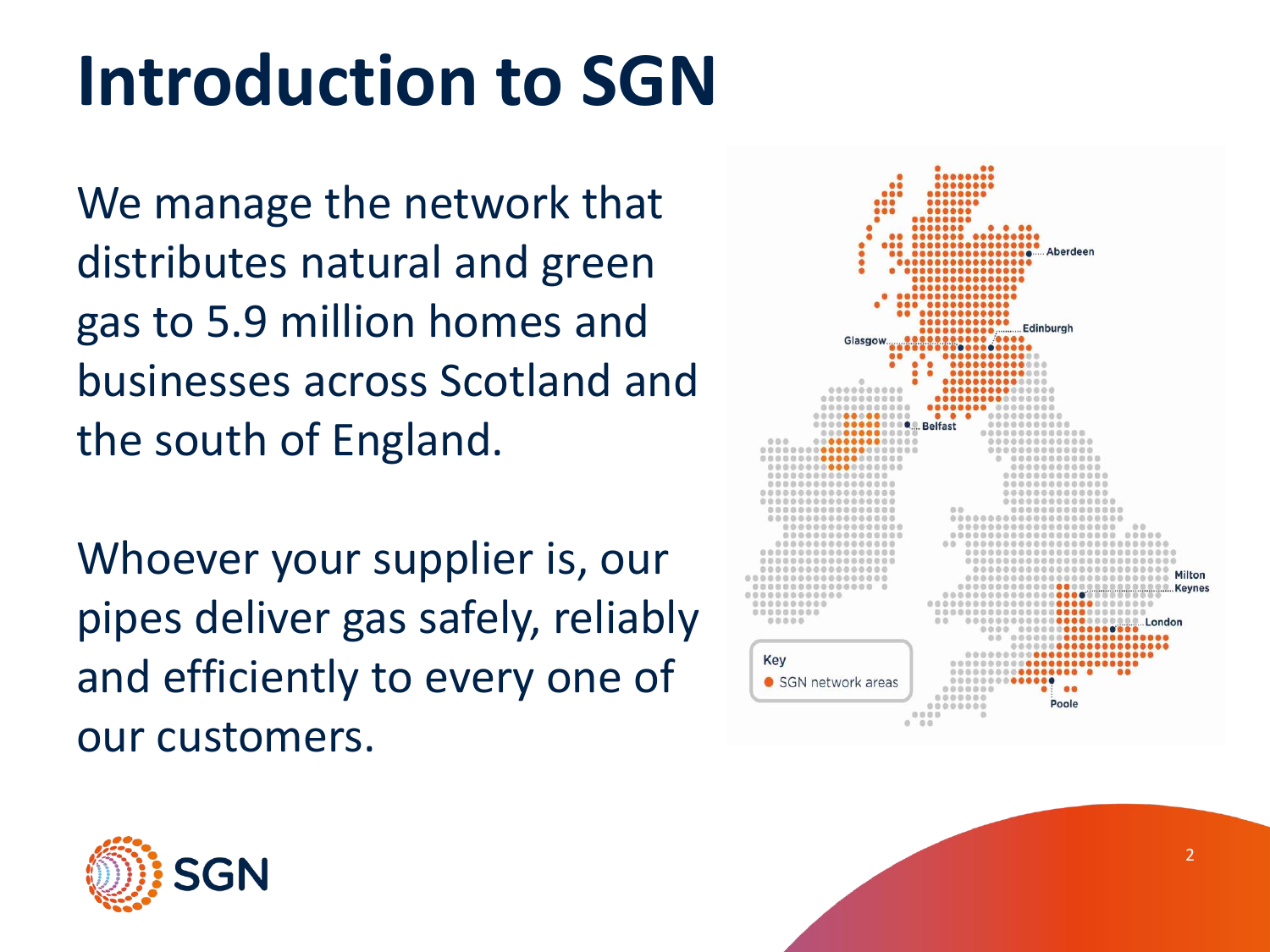### **Supporting our Communities**

- We also provide the gas emergency service in these areas.
- We understand that our vulnerable customers, such as people with Alzheimer's or autism, need extra safeguarding in place.
- Statistics show that elderly and people in vulnerable situations are at a much greater risk from gas leaks and fires in their homes.
- Our locking cooker valve helps customers in vulnerable situations retain their independence at home and provides reassurance to family, friends and carers.

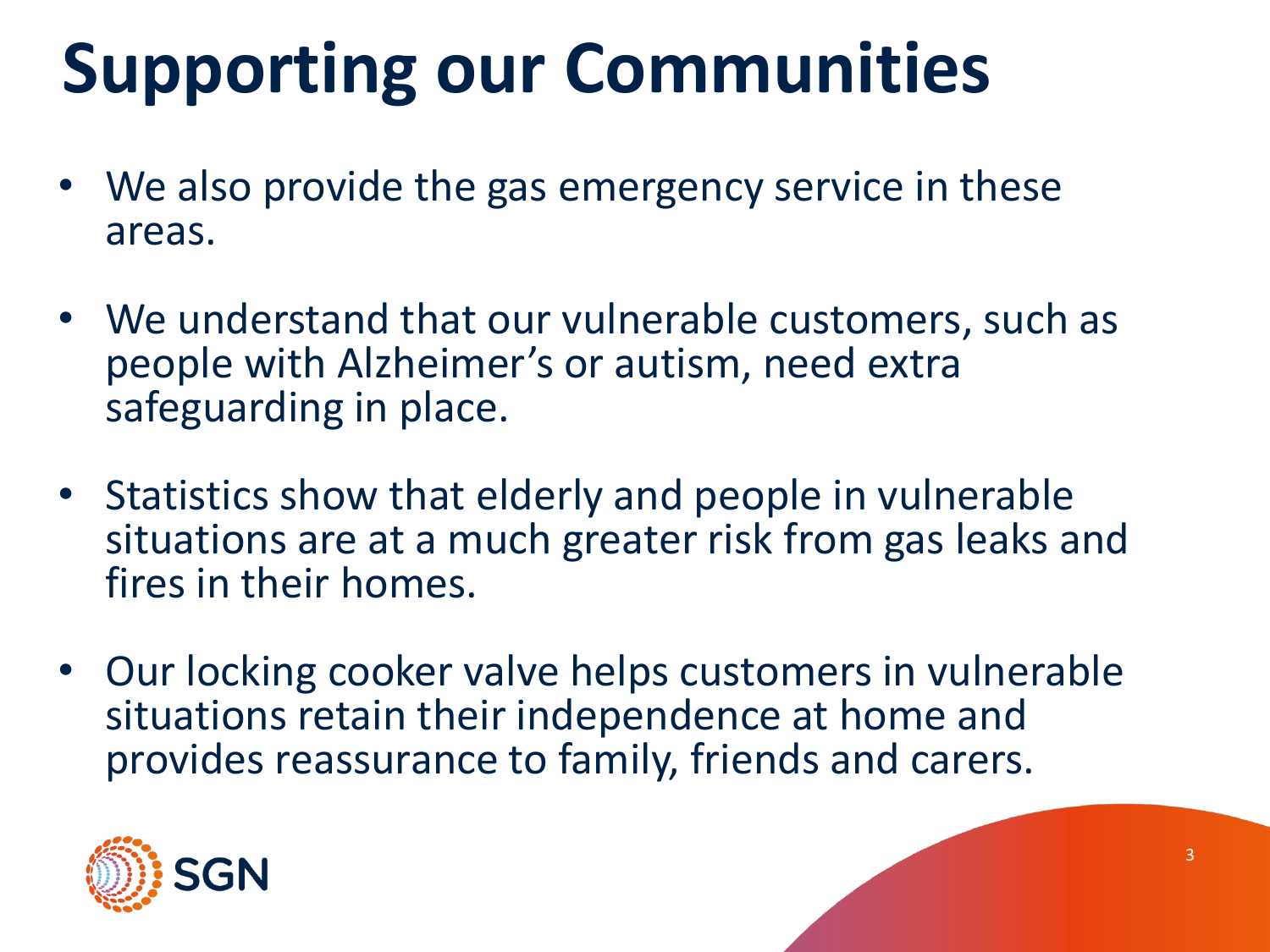### **Locking Cooker Valve**



- Safety device fitted to existing gas cooker pipework
- Eliminates the risk of appliance misuse
- Protects occupiers and neighbours
- Provides peace of mind to carers and relatives

#### **How it started:**

Brought to our attention by a charity (Dying to Keep Warm) at a safety conference in 2014.

We've worked with emergency services, community health and safeguarding groups to identify customers who would benefit from the safety device.

We want to target other specialist groups to promote referrals.

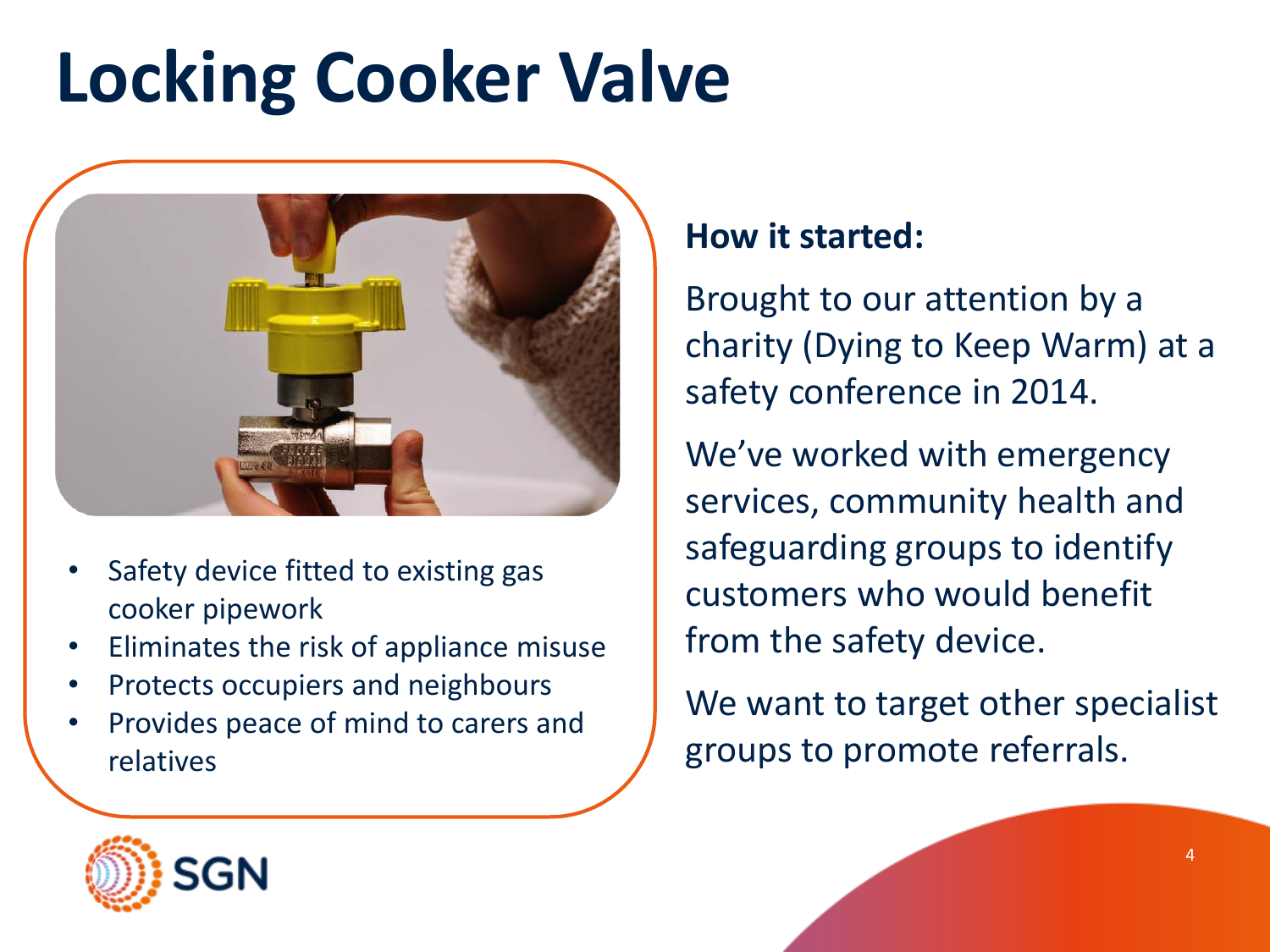## **The benefits**

**As a result of the development and introduction of the locking cooker valve, we can…**

- Ensure that customers in vulnerable situations **cannot** turn the cooker on unsupervised.
- **Prevent gas escapes** from cookers being turned on and unlit.
- **Prevent fires** from burnt out saucepans and kettles.
- **Provide reassurance** to family, neighbours and carers.









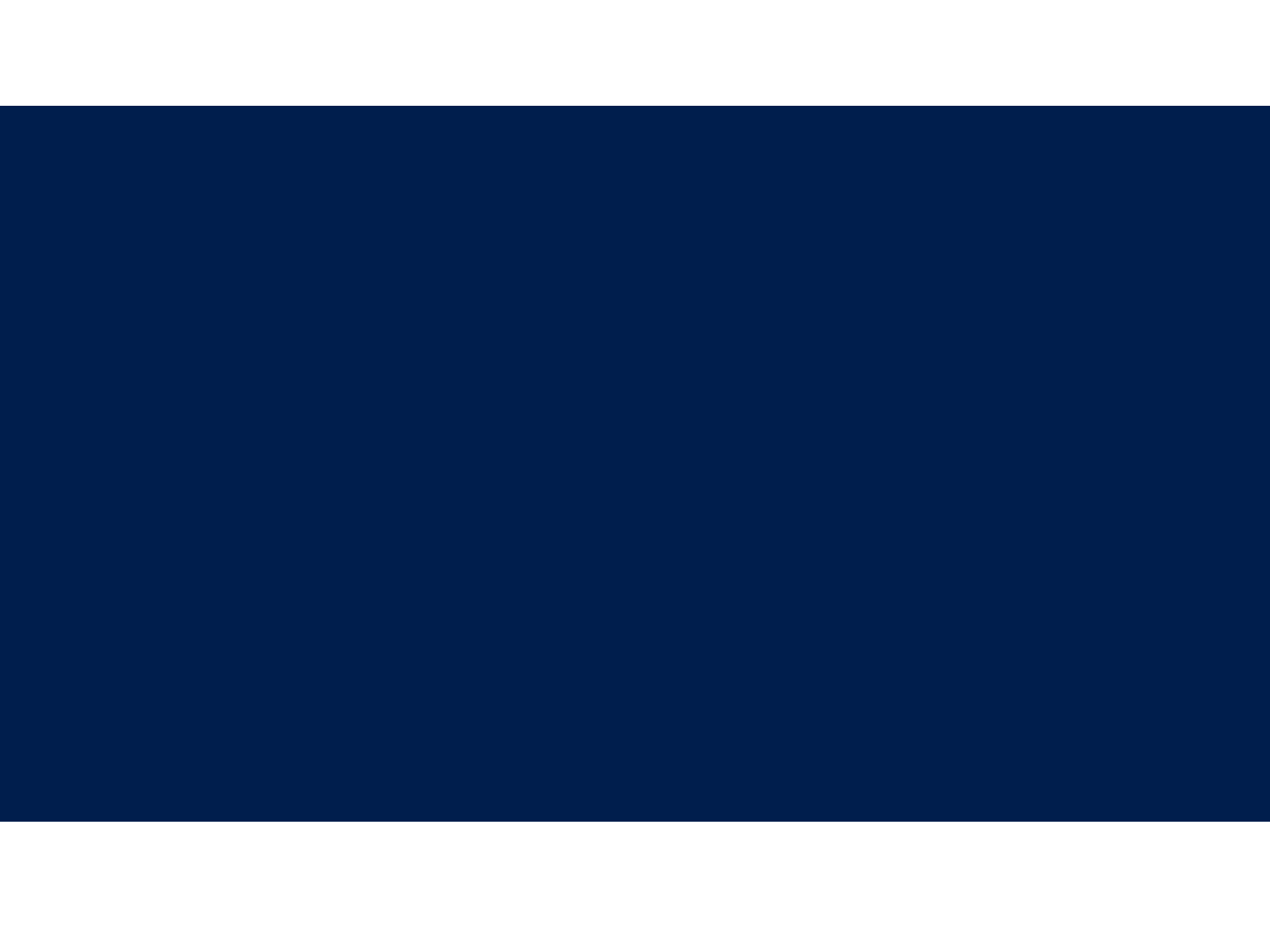### **We need your help**

- How we access hard to reach individuals/groups and provide extra support for someone who would benefit from this free service.
- With your help, we can provide a locking cooker valve to customers in vulnerable situations in our communities across Scotland.